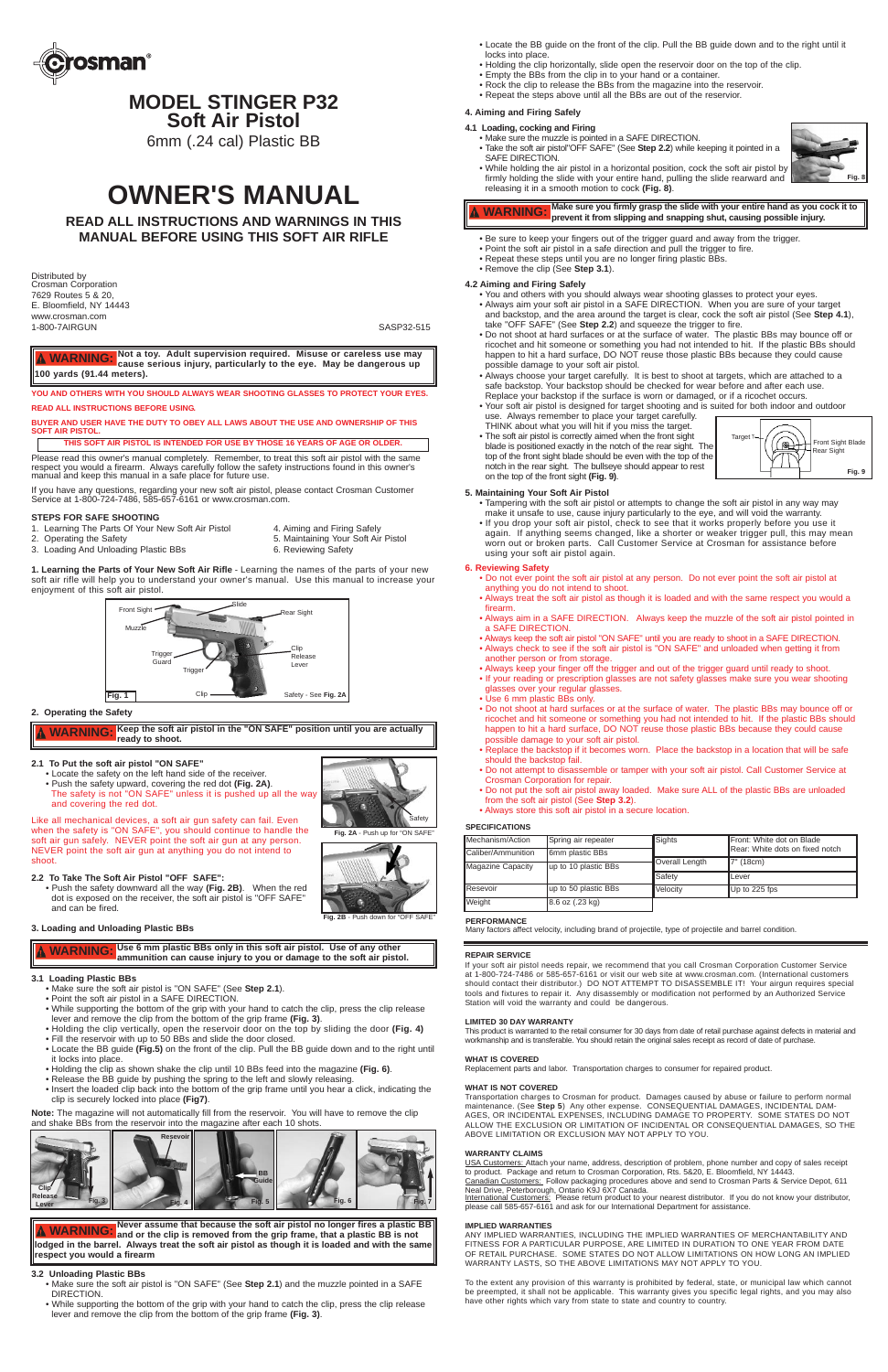

## **MODELO STINGER P32 Pistola de aire suave**

cal. .24 Municiones de plástico (6 mm)

# **MANUAL DEL PROPIETARIO**

Distribuido por Crosman Corporation 7629 Routes 5 & 20, E. Bloomfield, NY 14443 www.crosman.com 1-800-7AIRGUN SASP32-515

## **LEA TODAS LAS INSTRUCCIONES Y ADVERTENCIAS DE ESTE MANUAL ANTES DE USAR ESTA PISTOLA DE AIRE**

## **ESPECIFICACIONES**

#### **DESEMPEÑO**

Hay muchos factores que afectan la velocidad, incluida la marca del proyectil, el tipo de proyectil y las condiciones del cañón.

| Mecanismo/Acción:   | Repetidor de aire de resorte   | Delantera:<br>Trasera: | Punto blanco en la hoja<br>Puntos blancos en ranura fija |
|---------------------|--------------------------------|------------------------|----------------------------------------------------------|
| Calibre/Municiones: | Municiones de plástico de 6 mm |                        |                                                          |
| Cargador:           | 10 tiros                       | Longitud total:        | $18$ cm. $(7")$                                          |
|                     |                                | Seguro:                | <b>I</b> Palanca                                         |
| Depósito:           | 50 municiones                  | Velocidad:             | hasta 183 m/s (225 fps)                                  |
| Peso:               | $.23$ Kg. $(8.6$ oz.)          |                        |                                                          |

#### **SERVICIO DE REPARACIONES**

Si su pistola de aire suave necesita reparación, le recomendamos que hable al servicio al cliente de Crosman Corporation al 1-800-724-7486 o al 585-657-6161, o que visite nuestro sitio Web en www.crosman.com. (Los clientes internacionales deben ponerse en contacto con su distribuidor.) ¡NO INTENTE DESARMARLO! Su pistola de aire requiere de herramientas y accesorios especiales para repararla. Si la desarma o modifica cualquier persona que no sea una Estación de servicio autorizada, se anulará la garantía y podría ser peligroso.

Clientes canadienses: Siga las indicaciones de empaque antes indicadas y envíelo a Crosman Parts & Service Depot, 611 Neal Drive. Peterborough, Ontario K9J 6X7 Canadá<br><u>Clientes internacionales:</u> Devuelva el producto a su distribuidor más cercano. Si no conoce a su distribuidor,

#### **GARANTÍA LIMITADA DE 30 DÍAS**

Este producto está garantizado para el comprador al menudeo durante 30 días partir de la fecha de compra al menudeo contra defectos en materiales y mano de obra, y es transferible. Debe conservar el recibo de ventas original como registro de la fecha de compra.

#### **QUÉ ESTÁ CUBIERTO**

Refacciones y mano de obra. Se carga el transporte del producto reparado al consumidor.

## **QUÉ NO ESTÁ CUBIERTO**

Los cargos de transporte del producto a Crosman. Los daños ocasionados por el abuso o negligencia en la realización del mantenimiento normal. (Vea **el Paso 5**) Cualquier otro gasto. DAÑOS CONSECUENCIALES, DAÑOS INCIDENTALES, GASTOS INCIDENTALES INCLUIDOS LOS DE DAÑOS A LA PROPIEDAD. ALGUNOS ESTADOS NO PERMITEN LA EXCLUSIÓN O LIMITACIÓN DE DAÑOS INCIDENTALES O CONSECUENCIALES, DE MODO QUE ES POSIBLE QUE LA LIMITACIÓN O EXCLUSIÓN ANTES SEÑALADA NO SE LE APLIQUE A USTED.

## **RECLAMACIONES DE GARANTÍA**

Clientes de los EE.UU.: Adjunte al producto su nombre, dirección, descripción del problema, número de teléfono y copia del recibo de ventas del producto. Empáquelo y devuélvalo a Crosman Corporation, Rts. 5&20, E. Bloomfield, NY 14443.

llame al 585-657-6161 y pida hablar con nuestro departamento internacional (International Department) para obtener ayuda.

## **GARANTÍAS IMPLÍCITAS**

CUALQUIER GARANTÍA IMPLÍCITA, INCLUIDAS LAS GARANTÍAS IMPLÍCITAS DE COMERCIABILIDAD Y ADECUACIÓN PARA UN PROPÓSITO EN PARTICULAR TIENEN UNA DURACIÓN LIMITADA DE UN AÑO A PARTIR DE LA FECHA DE LA COMPRA AL MENUDEO. ALGUNOS ESTADOS NO PERMITEN LIMITACIONES SOBRE LA DURACIÓN DE UNA GARANTÍA IMPLÍCITA, DE MODO QUE ES POSIBLE QUE ESTAS LIMITACIONES NO SE LE APLIQUEN A USTED.

En la medida en que cualquier disposición de esta garantía esté prohibida por una ley federal, estatal o municipal que no pueda invalidarse, no será aplicable. Esta garantía le otorga derechos legales concretos y es posible que usted tenga también otros derechos que varían según el estado o país.

- Encuentre la guía de municiones en la parte delantera del cargador. Empuje la guía hacia abajo y a la derecha hasta que se bloquee en su sitio.
- Manteniendo horizontal el cargador, abra la puerta del depósito de la parte superior del cargador deslizándola. • Vacíe las municiones del cargador en su mano o en un recipiente.
- Balancee el cargador para liberar las municiones de éste al depósito.
- Repita los pasos antes indicados hasta que todas las municiones caigan del depósito.
- **4. Apuntar y disparar con seguridad**

## **4.1 Carga, amartillado y disparo**

- Asegúrese de que el cañón esté apuntado en DIRECCIÓN SEGURA. • Desactive el seguro de la pistola de aire ("OFF SAFE"). (vea **el paso 2.2**) manteniendo el cañón apuntado en una DIRECCIÓN SEGURA.
- Manteniendo la pistola de aire en posición horizontal, amartíllela sosteniendo firmemente el carro con toda la mano, tirando del carro hacia atrás y liberándolo con un movimiento uniforme para amartillar **(Fig. 8)**.

#### **5. Mantenimiento de la pistola de aire suave**

- 1. Aprender las partes de su nueva pistola de aire suave. 4. Apuntar y disparar con seguridad<br>2. Operación del seguro de aire suave forma de la pistola de aire suave forma de la pistola de aire aire de ai
- 
- 3. Carga y descarga de las municiones de plástico 6. Revisión de seguridad
- Forzar la pistola de aire suave o intentar modificarla de cualquier manera pueden hacer su uso inseguro, ocasionar lesiones principalmente en los ojos y anularán la garantía.
- Si la pistola de aire suave se cae, revise que funcione correctamente antes de volverla a usar. Si parece que cualquier cosa ha cambiado, como que el gatillo está más suave o más duro, puede ser indicación de piezas desgastadas o rotas. Llame al Servicio al cliente de Crosman para obtener ayuda antes de volver a usar su pistola de aire suave.

**Fig. 2B** - Empuje hacia abajo para sactivar el seguro ("OFF SAFE")

5. Mantenimiento de la pistola de aire suave

## **6. Revisión de seguridad**

- No apunte nunca la pistola de aire suave hacia ninguna persona. No apunte nunca la pistola de aire suave hacia nada a lo que vaya a dispararle.
- Siempre trate la pistola de aire suave como si estuviera cargada y con el mismo respeto que le tendría a un arma de fuego.
- Apunte siempre en una DIRECCIÓN SEGURA. Mantenga siempre el cañón de la pistola de aire suave apuntado en una DIRECCIÓN SEGURA.
- Mantenga siempre la pistola de aire con el seguro activado ("ON SAFE") hasta que esté listo para disparar en una DIRECCIÓN SEGURA.
- Siempre compruebe que la pistola de aire suave tenga el seguro activado ("ON SAFE") y esté
- descargada al recibirla de otra persona o al sacarla después de estar guardada.
- Mantenga siempre el dedo apartado del gatillo y fuera del guardamonte hasta que esté listo para disparar. Si sus lentes de lectura o para ver no son de seguridad, cuide de usar anteojos de tiro encima de sus lentes normales.
- Use solamente municiones de plástico de 6 mm.
- No dispare a superficies duras o a la superficie del agua. Las municiones de plástico pueden rebotar y golpear a alguien o algo que usted no tena intención de golpear. Si las municiones de plástico llegaran a golpear una superficie dura, NO reutilice tales municiones de plástico, ya que podrían causarle daños a su pistola de aire suave.
- Reemplace el respaldo si se desgasta. Coloque el respaldo en un lugar que sea seguro en caso de que
- falle el respaldo. • No intente desarmar la pistola de aire suave ni la manipule indebidamente. Llame al Servicio al cliente de
- Crosman Corporation para que lo repare. • No guarde la pistola de aire suave cargada. Asegúrese de que TODAS las municiones de plástico se hayan descargado de la pistola de aire suave. (Vea **el Paso 3.2**)
- Siempre almacene esta pistola de aire suave en un sitio seguro.

**USTED Y LAS DEMáS PERSONAS DEBEN USAR SIEMPRE LENTES DE TIRO PARA PROTEGER SUS OJOS.**

**LEA TODAS LAS INSTRUCCIONES ANTES DE USARLA.**

**EL COMPRADOR Y EL USUARIO TIENEN EL DEBER DE OBEDECER TODAS LAS LEYES RELATIVAS AL USO Y PROPIEDAD DE ESTA PISTOLA DE AIRE SUAVE.**

Por favor lea completo este manual del usuario. Trate esta pistola de aire suave con el mismo respeto que le tendría a un arma de fuego. Siempre siga cuidadosamente las instrucciones de seguridad que se encuentran en este manual del propietario y consérvelo en lugar seguro para utilizarlo en el futuro.

Si tiene preguntas sobre su nueva pistola de aire suave, comuníquese con Servicio al cliente de Crosman al 1-800-724-7486, al 585-657-6161.

- Asegúrese de mantener los dedos fuera del guardamonte y lejos del gatillo.
- Apunte la pistola de aire en una dirección segura y tire del gatillo para disparar.
- Repita estos pasos hasta que ya no esté disparando municiones.
- Quite el cargador (vea **el paso 3.1**). **4.2 Apuntar y disparar con seguridad**
	- Usted y las demás personas deben siempre usar anteojos de tiro para proteger sus ojos.
	- Apunte siempre la pistola de aire suave en una DIRECCIÓN SEGURA. Cuando esté seguro de su blanco y respaldo, y no haya gente en el área alrededor del blanco, amartille la pistola de aire suave (vea **el paso 4.1**), desactive el seguro ("OFF SAFE") (vea **el paso 2.2**) y oprima el gatillo para disparar.
	- No dispare a superficies duras o a la superficie del agua. Las municiones de plástico pueden rebotar y golpear a alguien o algo que usted no tena intención de golpear. Si las municiones de plástico llegaran a golpear una superficie dura, NO reutilice tales municiones de plástico, ya que podrían causarle daños a su pistola de aire suave.
	- Elija siempre su blanco con cuidado. Es mejor disparar contra dianas de papel fijas a un respaldo seguro. Debe revisarse el desgaste del respaldo antes y después de cada uso. Reemplace el respaldo si la superficie está desgastada o dañada, o si rebota la munición.
	- La pistola de aire suave está diseñada para tiro al blanco y es adecuada para usarse bajo techo o
	- al aire libre. Recuerde siempre colocar su blanco con cuidado. PIENSE en lo que puede golpear si no atina al blanco. • La pistola de aire suave está apuntada correctamente cuando la hoja de
	- la mira delantera está posicionada exactamente en la ranura de la mira trasera. La parte superior de la hoja de la mira delantera debe estar nivelada con la parte superior de la muesca de la mira trasera. La dian debe verse como si descansara encima de la mira delantera **(Fig. 9)**. Blanco

**1. Aprender las partes de su nueva pistola de aire suave.**

Aprenderse los nombres de las partes de su nueva pistola de aire suave le ayudará a entender el manual del propietario. Use este manual para aumentar su disfrute de esta pistola de aire suave.

#### **2. Operación del seguro**

**2.1 Para activar el seguro de la pistola de aire suave ("ON SAFE"):**

• Encuentre el seguro del lado izquierdo del receptor. • Empuje el seguro hacia arriba, cubriendo el punto rojo **(Fig. 2A)**. El seguro no está "ON SAFE" (activado) a menos que se haya empujado

completamente hacia arriba y esté cubriendo el punto rojo.

Como todos los dispositivos mecánicos, el seguro de las pistolas de aire suaves puede fallar. Incluso con el seguro activado ("ON SAFE"), debe seguir manipulando con seguridad la pistola de aire suave. NUNCA apunte la pistola de aire suave a una persona. NUNCA apunte con la pistola de aire suave a nada a lo que no tenga intención de dispararle.

**2.2 Para desactivar el seguro de la pistola de aire suave ("OFF SAFE"):** • Empuje el seguro completamente hacia abajo **(Fig. 2B)**. Cuando el punto rojo esté expuesto en el receptor, la pistola de aire suave está con el seguro desactivado ("OFF SAFE") y puede dispararse.

**3. Carga y descarga de las municiones de plástico**

- **3.1 Carga de las municiones de plástico**
- Cuide que esté activado el seguro de la pistola de aire ("ON SAFE"). (consulte **el paso 2.1**) y que el cañón esté apuntando en una DIRECCIÓN SEGURA.
- Apunte la pistola de aire suave en una DIRECCIÓN SEGURA.
- Sosteniendo la parte inferior de la cacha con la mano para recibir el cargador, oprima la palanca de liberación

- del cargador y quite éste de la parte inferior del marco de la cacha **(Fig. 3)**.
- Manteniendo vertical el cargador, abra la puerta del depósito que está arriba deslizándola **(Fig. 4)**.
- Llene el depósito con hasta 50 municiones y cierre la puerta deslizándola.
- Encuentre la guía de municiones **(Fig. 5)** en la parte delantera del cargador. Empuje la guía hacia abajo y a la derecha hasta que se bloquee en su sitio.
- Sosteniendo el cargador como se muestra, sacúdalo hasta que 10 municiones entren en la zona de carga **(Fig. 6)**.
- Suelte la guía de municiones empujando el resorte a la izquierda y liberándolo lentamente.
- Introduzca el cargador lleno de nuevo en la parte inferior del marco de la cacha hasta que escuche un clic que indica que el cargador está firmemente bloqueado en su sitio **(Fig. 7)**.

**Nota:** El cargador no se llenará automáticamente con municiones del depósito. Tendrá que quitar el cargador y sacudir el depósito para que caigan municiones al cargador después de cada 10 disparos.

## **3.2 Descarga de las municiones de plástico**

- Cuide que esté activado el seguro de la pistola de aire ("ON SAFE"). (consulte **el paso 2.1**) y que el cañón esté apuntando en una DIRECCIÓN SEGURA.
- Sosteniendo la parte inferior de la cacha con la mano para recibir el cargador, oprima la palanca de liberación del cargador y quite éste de la parte inferior del marco de la cacha **(Fig. 3)**.

## **PASOS PARA DISPARAR CON SEGURIDAD**



**ESTA PISTOLA DE AIRE SUAVE ESTÁ HECHA PARA SER USADA POR PERSONAS DE 16 AÑOS DE EDAD O MAYORES.**



**No es un juguete. Es necesario contar con la supervisión de un adulto. El uso inapropiado o descuidado puede causar lesiones graves, en particular a los ojos. Puede ser peligroso hasta a 91.44 metros (100 yardas). ADVERTENCIA:** 

> **Fig. 2A** - Empuje hacia arriba para activar el seguro ("ON SAFE")

#### **Mantenga la pistola de aire en la posición "ON SAFE" (Seguro activado) hasta que esté totalmente listo para disparar. ADVERTENCIA:**



#### **Use solamente municiones de plástico calibre .24 (6 mm) en esta pistola de aire suave. El uso de cualquier otro tipo de munición puede causarle lesiones o dañar la pistola de aire suave. ADVERTENCIA:**

**Nunca parta de la base de que, debido a que la pistola de aire suave ya no dispara municiones de plástico o se ha quitado el cargador del marco de la cacha, no haya una munición alojada en el cañón. Siempre trate la pistola de aire suave como si estuviera cargada y con el mismo respeto que le tendría a un arma de fuego. ADVERTENCIA:** 

#### **Asegúrese de agarrar firmemente el carro con toda la mano al amartillarlo, para evitar que se les resbale y se cierre de golpe, lo que puede causar una lesión. ADVERTENCIA:**



**Fig. 9**

Hoya del <sup>o</sup>unto de Mir Mira trasera

@∟